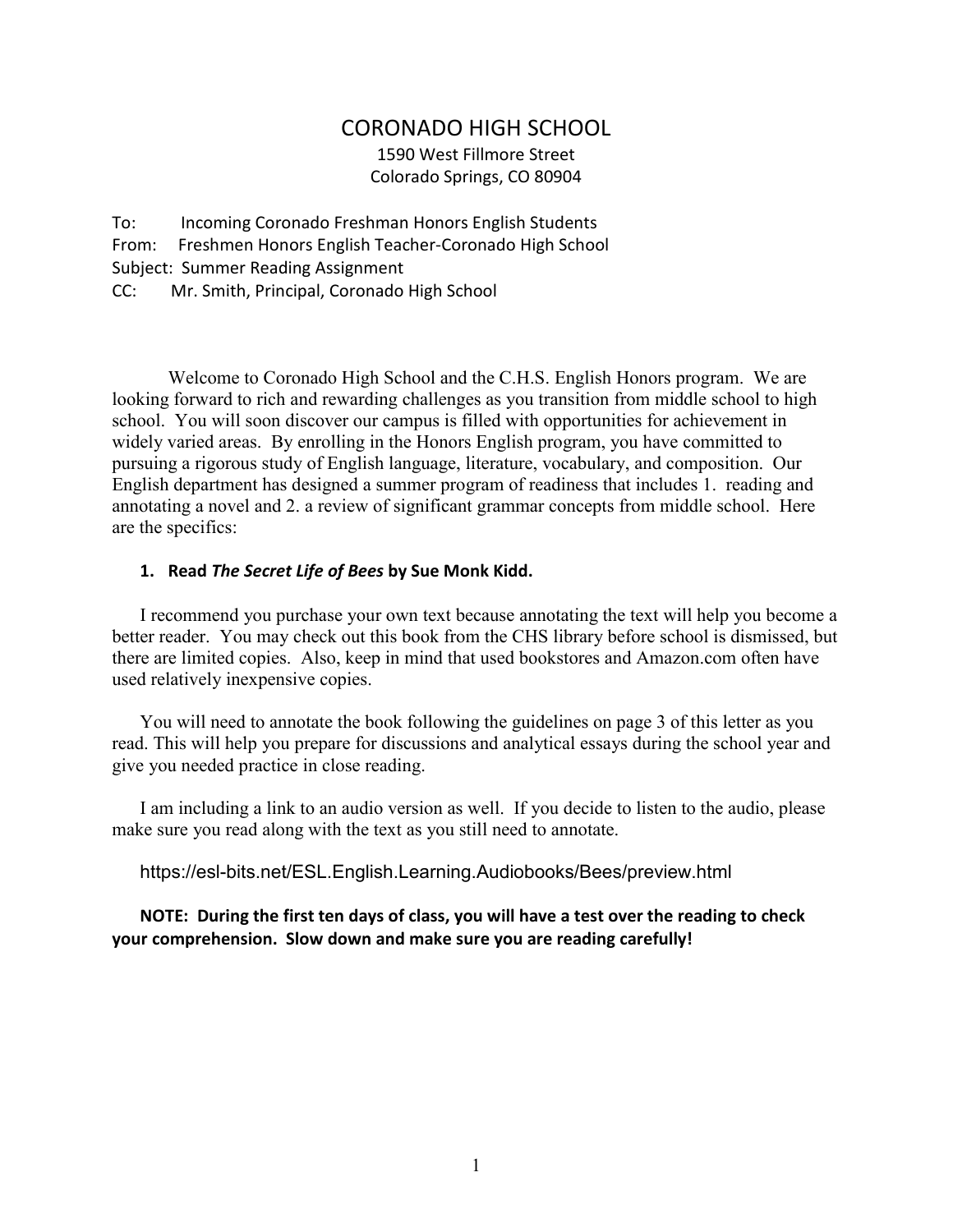2. **The second part of preparing for Freshman Honors English is to review the rules for punctuation, capitalization, and parts of speech.** You are expected to be proficient in each area. Have the FANBOYS and "be verbs" memorized! You may be quizzed/tested on these areas each semester. If you do not score proficient in each area, you will be required to complete extra work to include, but are not limited to, additional homework exercises, before/after school tutoring, or tutoring at lunch.

> **FANBOYS = for, and, nor, but, or, yet, so "be verbs" = am, is, are, was, were, be, being, been**

**Note to Parents and Guardians:** We appreciate your support in ensuring that we provide each student with the best educational experience possible. **Signing up for an honors class indicates that your son or daughter will be willing to work at a rigorous pace to improve writing and communication skills.** If you have questions about the appropriate placement for your son or daughter, please get in touch with a counselor or teacher as soon as possible. As the year progresses, I will give advance notice to your student of any texts that will be covered so that you may purchase copies ahead of time. Thank you in advance for helping your student's successful transition from middle school to high school.

# **Contact Information:**

If you have any questions regarding your assignments or expectations, please get in touch with me as soon as possible.

*Ms. Amber Luttman* [amber.luttman@d11.org](mailto:edmunrs@d11.org)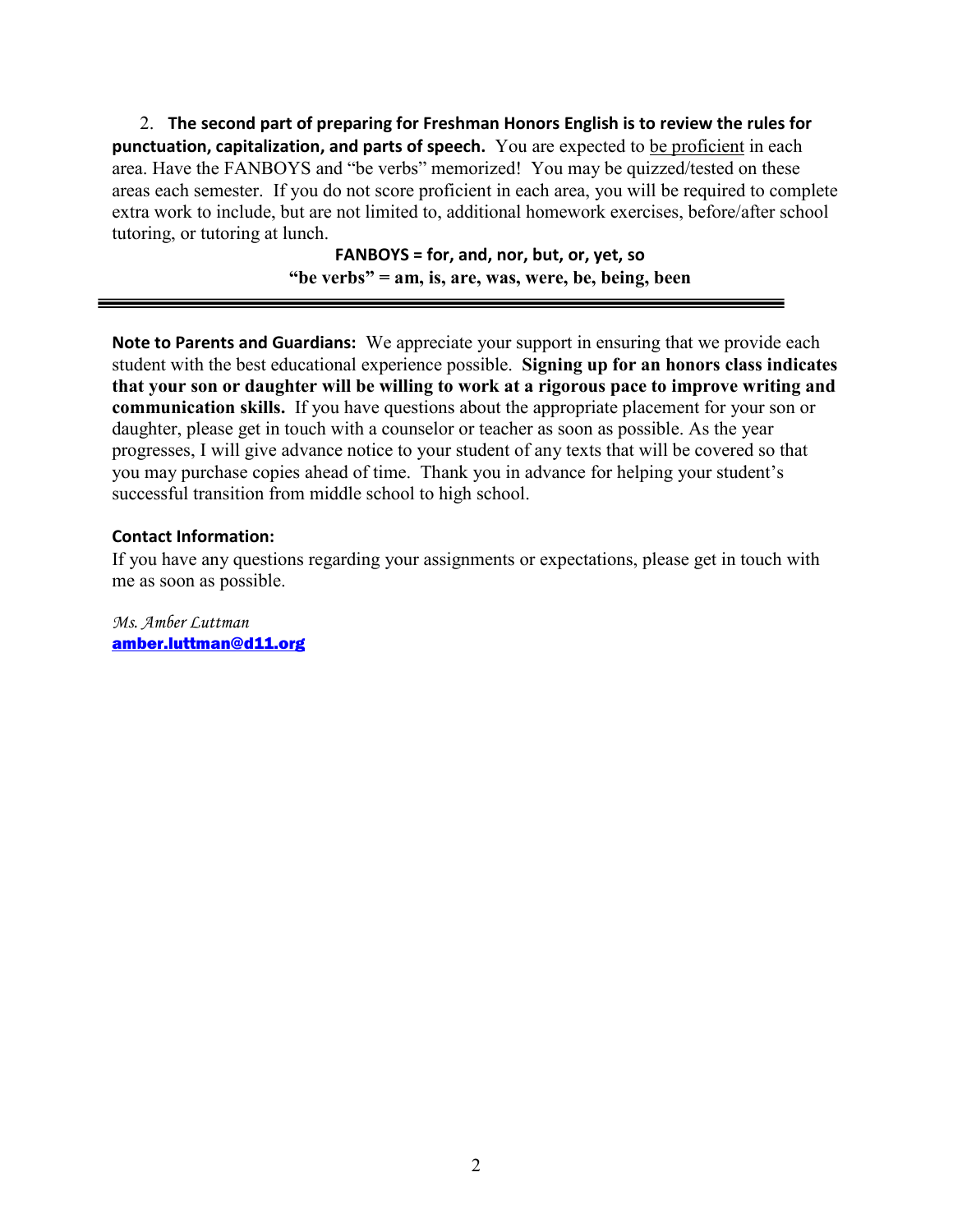### Annotating a Text

Annotation is a critical component of close reading. Since we will annotate texts all year, you need to develop a system that works for you (within the following guidelines). The techniques are almost limitless.

Required Annotations- (Create a list - inside cover, random blank pages)

- A. Characters: every time a character is introduced, write down their name, a description, and the page number. In addition, every time this character undergoes a significant change, add the different page numbers and notes.
- B. Settings: every time a setting is introduced, write down a description of the time and place and the page number.
- C. Vocabulary: annotate any vocabulary words you don't know by looking up the definition and writing it in the book.

### Additional Annotations –

What should you annotate?

Again, the possibilities are limitless. Your annotations **must** include comments. I want to see evidence of thinking.

• Have a conversation with the text. Talkback to it. How do you have a conversation with the text?

#### • Ask questions (essential to active reading).

• Comment on the actions or development of a character. Does the character change? Why? How? the result?

• Comment on something that intrigues, impresses, amuses, shocks, puzzles, disturbs, repulses, aggravates, etc.

- Comment on lines/quotations you think are especially significant, powerful, or meaningful.
- Express agreement or disagreement.
- Summarize critical events. Make predictions.
- Connect ideas to each other or to other texts, movies, songs, and/or personal experiences.
- Note if you experience an epiphany.
- Note anything you would like to discuss or do not understand.
- Note how the author uses language. Note the significance if you can.

Literary elements to look for-

- o tone/mood
- o repetition of words, phrases, actions, events patterns
- o irony
- o contrasts
- o symbols
- o imagery
- o themes
- o motifs
- o allusions
- o point of view
- o any other figure of speech or literary device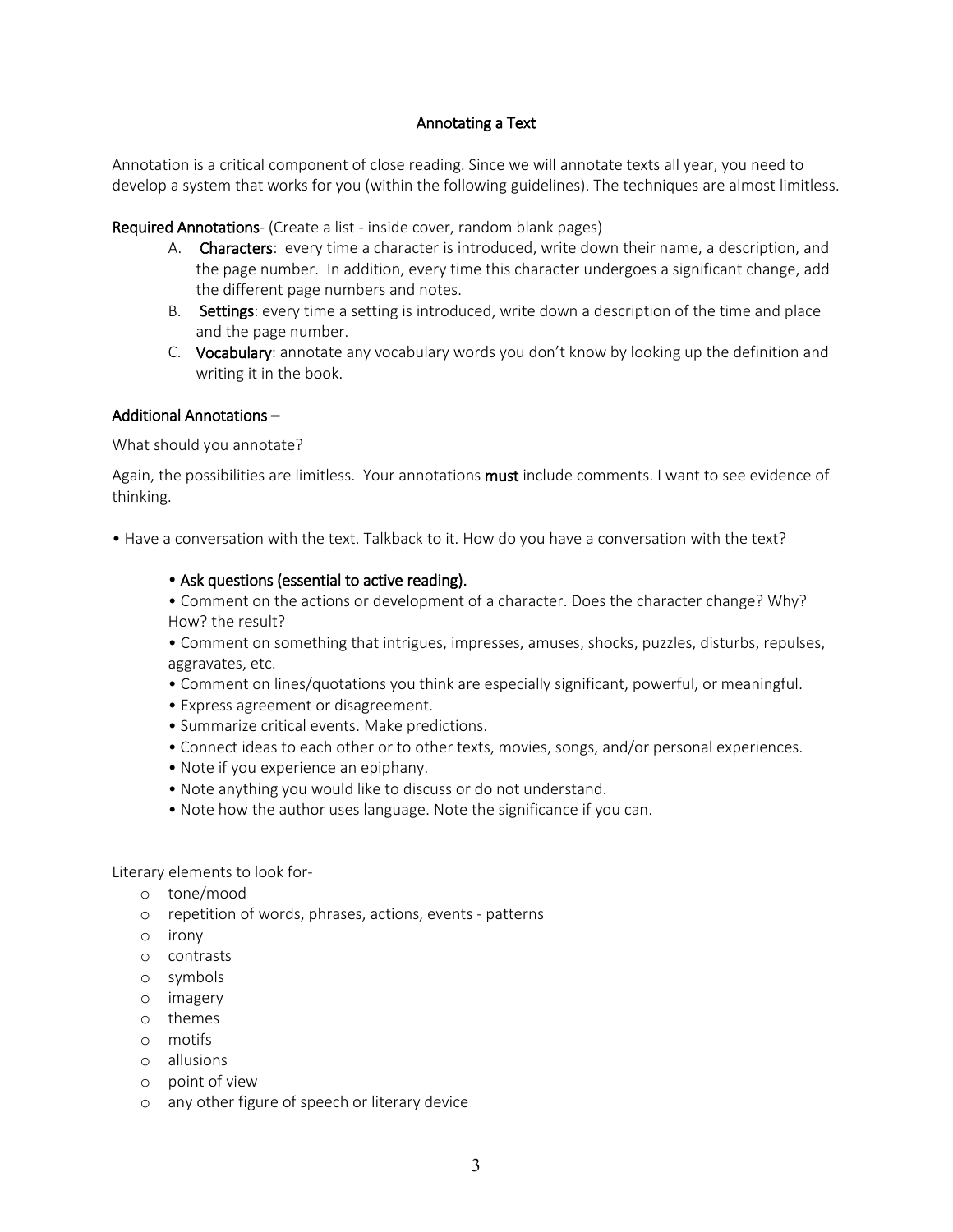### For the remaining annotations- Use any combination of the following:

• Make brief comments between or within lines of the text. Do not be afraid to mark within the text itself. In fact, you must.

- Circle or put boxes, triangles, or clouds around words or phrases.
- Use abbreviations or symbols brackets, stars, exclamation points, question marks, numbers, etc.
- Connect words, phrases, ideas, circles, boxes, etc., with lines or arrows.
- Underline/Highlight CAUTION: Use this method sparingly. Underline only a few words.

 Always combine with another method such as comment. Never underline/highlight an entire passage. Doing so takes too much time and loses effectiveness. If you wish to mark a whole paragraph or passage, draw a line down the margin or use brackets.

• Create your own code.

\*If you have checked out a book from the school library, please annotate on paper in a notebook. You may not copy character or setting lists from Spark Notes or enotes. Annotations are personalized per the individual; they should not be the thoughts of a computer website.